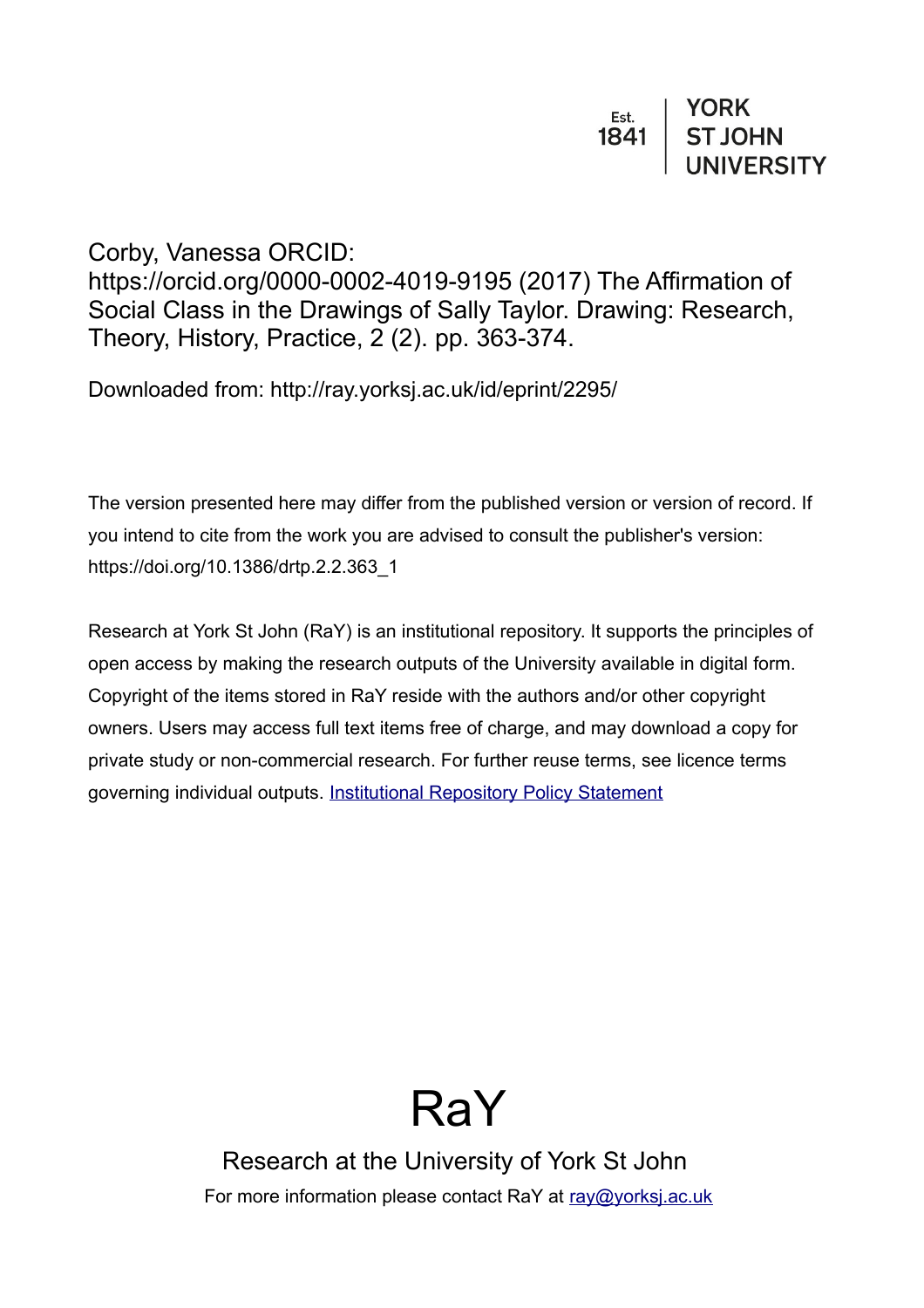**Title** The affirmation of social class in the drawings of Sally Taylor

### **Author** Vanessa Corby

## **Abstract**

The drawings of British artist Sally Taylor (1977) are composed of heads of various descriptions: blockheads, confused heads, hysterical heads, heads with mouths and heads without, heads full of menace and heads full of glee. The pressure of these recurring motifs, which emerge from as many as two hundred drawings a day, mark out Taylor's practice as an active negotiation of repetition and difference. Norman Bryson famously characterised drawing as an act that resists the finality of the image to instead suspend a moment of ‗becoming' (Bryson 2010: 150). The nuanced consistency of Taylor's prolific output exemplifies Bryson's understanding of the medium. What interests me here, however, are the performative aesthetic and material operations that make these drawings call to one another and their audience. The aim of this critical essay is to consider the inextricable relationship between form and content in the works Taylor exhibited in *That Head That Head* at the Rabley Drawing Centre, Wiltshire (26 September – 29 October 2016). To do so, I argue, is to situate their aesthetic as a negotiation and transformation of the social politics of making art in Great Britain at the beginning of the Twenty-first Century. More particularly, this short essay's reading of her work stands as a provocation to the vilification of the working classes in the run up to and after the EU referendum and, in doing so, testifies to the necessity for Taylor's project.

# **Keywords**

drawing, social class, affirmation, Brexit, displacement, academy, material

# **Author's Biography**

Vanessa Corby trained as a painter in the early 1990s before undertaking a PhD in feminist theory, history, and criticism of the visual arts at Leeds (2002). Her research mobilises the material operations of art practice to rethink its discourses and histories. She has written extensively on the work of Eva Hesse (Prestel, 2006, I B Tauris, 2010) and has embarked on a new book project entitled *Art and the Social Animal: Cooperation, Materials and Making* (2019). She is currently Senior Lecturer in Theory, History and Practice of Fine Art at York St John University.

Dr Vanessa Corby Rm QEM04 School of Art, Design and Computer Studies York St John University Lord Mayor's Walk York YO31 7EX

[v.corby@yorksj.ac.uk](mailto:v.corby@yorksj.ac.uk) 07788807280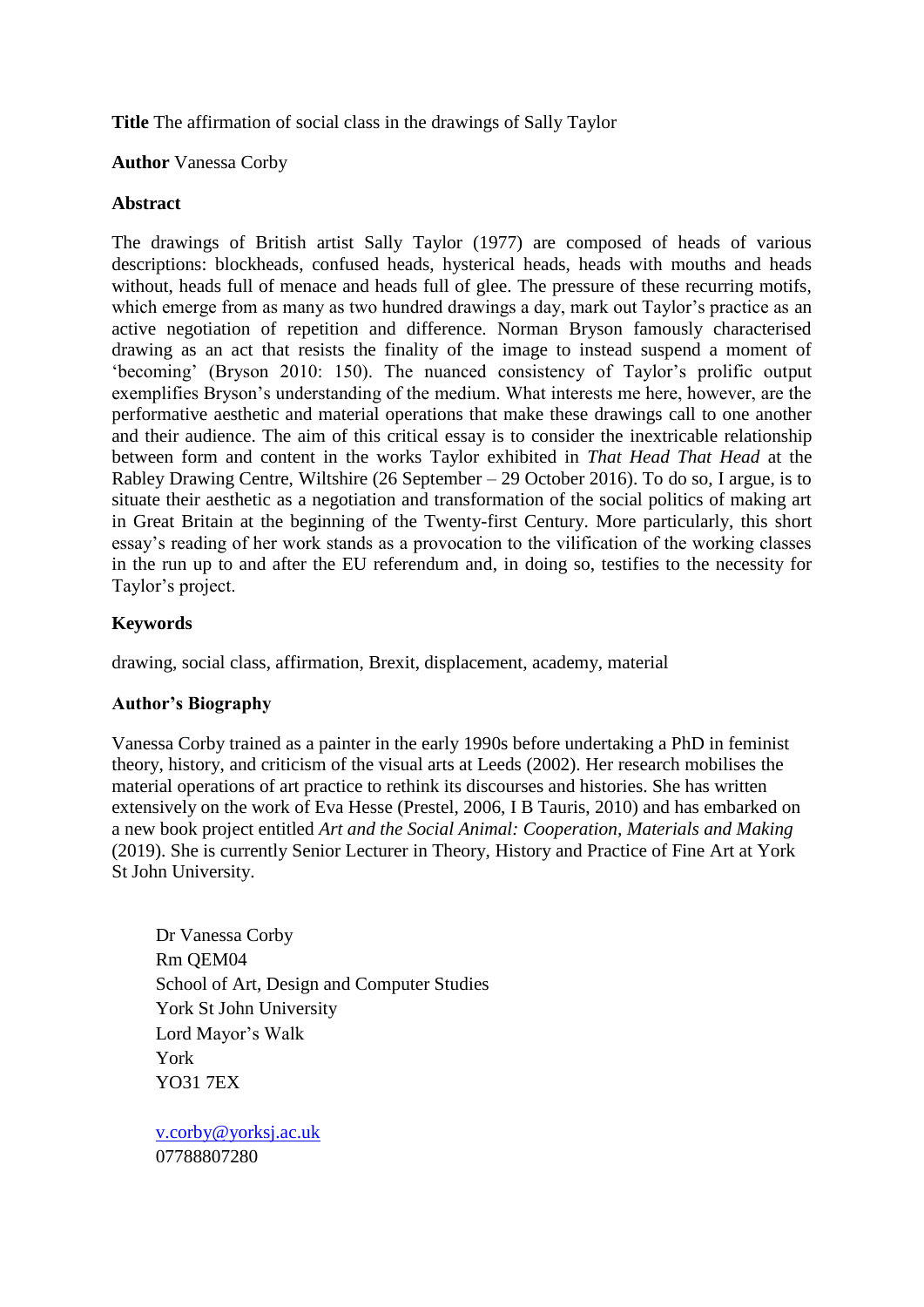#### **The affirmation of social class in the drawings of Sally Taylor**

The drawings of British artist Sally Taylor (1977) are composed of heads of various descriptions: blockheads, confused heads, hysterical heads, heads with mouths and heads without, heads full of menace and heads full of glee. The pressure of these recurring motifs, which emerge from as many as two hundred drawings a day, mark out Taylor's practice as an active negotiation of repetition and difference. Norman Bryson famously characterised drawing as an act that resists the finality of the image to instead suspend a moment of ‗becoming' (Bryson 2010: 150). The nuanced consistency of Taylor's prolific output exemplifies Bryson's understanding of the medium. What interests me here, however, are the performative aesthetic and material operations that make these drawings call to one another and their audience. The aim of this critical essay is to consider the inextricable relationship between form and content in the works Taylor exhibited in *That Head That Head* at the Rabley Drawing Centre, Wiltshire (26 September – 29 October 2016). To do so, I argue, is to situate their aesthetic as a negotiation and transformation of the social politics of making art in Great Britain at the beginning of the Twenty-first Century.



Figure 1: Sally Taylor, *Wide Mouth with Triangles*, (2011)

This analysis has emerged from the collaboration between myself and the artist, which dates back to the artist's solo exhibition *All Say the Same* at the Ryedale Folk Museum (2011). Our cooperation has emerged from our shared positions as makers, mothers, thinkers, and educators from working-class backgrounds. To acknowledge this essay's debt to this collaboration is to position its understanding of ‗class' in the lineage of E. P. Thompson's classic book *The Making of the English Working Class* (1963). For Thompson class was not a ‗thing': a homogenous group whose specificity could be determined by economic circumstance or defined by a string of working-class credentials. Rather, he argued that it is a ‗process' through which ‗social relationships' and ‗roles' come to be lived as complex, 'historically' indebted 'phenomenon' (Thompson 1982: 8-9). It is through the interaction of differing social groups that a lacking subjectivity is conferred on the working-class; a narrow world view indicative of a lack of understanding, an inadequate vocabulary or the wrong vocabulary, the absence of etiquette and grace. It is in this setting that the objective tone prized by academic writing becomes problematic. Scholarly distance may be able to articulate modes of alterity up to a point, but to admit only one mode speech into the academy is to deny the impact of that difference as a lived experience. The appeal to intellectual rigour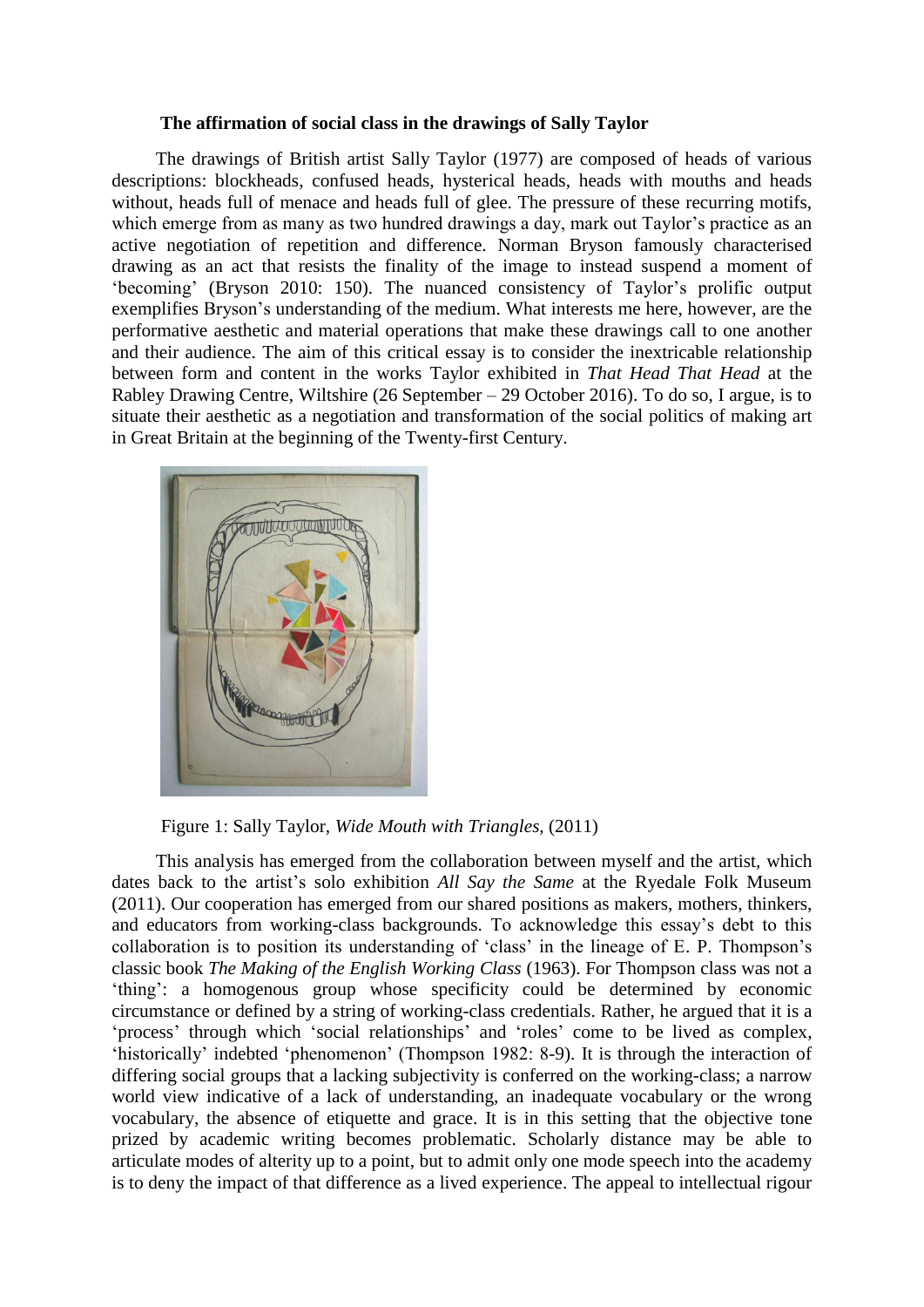occludes the potential of writing as a practice with which to contest legitimized and delegitimized means of knowledge production.

The autobiographical voice that marks this essay first of all therefore registers what Nancy Paglia called her ‗unresolved stance' between her modes of being in the academy and from the working-class (Paglia1995: 183). To borrow from Shoshana Felman's writing on sexual difference, this essay's tone is indebted to the 'bond of reading' through which the politics of difference are 'engendered' by reading art and theory with our 'own lives' (Felman 1993: 12-13). That bond emerged through the interviews conducted for the Ryedale exhibition catalogue. It argued that the raw materiality of drawings such as *Wide Mouth with Triangles* (2011, Fig.1) consisted of a 'mute articulacy' whose fragmented uncouth utterances actively worked the legacies of classed experience for the artist and her audience thereby questioning the exclusivity of much conceptually based contemporary art. The years have only affirmed many of the arguments made in the Ryedale essay and in many respects Taylor's work is still 'saying' the same thing. What has changed, however, is the sociopolitical landscape in which her practice can be articulated. This short essay's reading of her work stands, therefore, as a provocation to the vilification of the working classes in the run up to and after the EU referendum and in so doing testifies to the necessity for Taylor's project.

#### **From the ground up**

*Confused Head 43* (2016, Fig.2) is a drawing that employs POSCA pen on found paper. Like many works that predate this series the ground is formed from the endpapers of discarded books that the artist has sourced from car boot sales in and around North Yorkshire. These lowly beginnings embed Taylor's drawings within the opening and closure of a now absented text. The book's spine is now a rift, crudely patched with masking tape. The deblures, in this case made from paper, are embossed by the binding and cloth beneath their surface, offering a readymade frame to which Taylor's composition must respond. The paper itself is off-white, worn with use and grease stained: evidence of its age and prior use. The book's content, hitherto protected by this cover, remains unknown to the viewer. Whether fiction or non-fiction the information contained therein is no longer the subject of the book's being. Rather the act of appropriation has emptied out its extant material and assigned to it, like Taylor's *Heads*, a kind of blankness that speaks volumes.



Figure 2, Sally Taylor, *Confused Head 43*, (2016)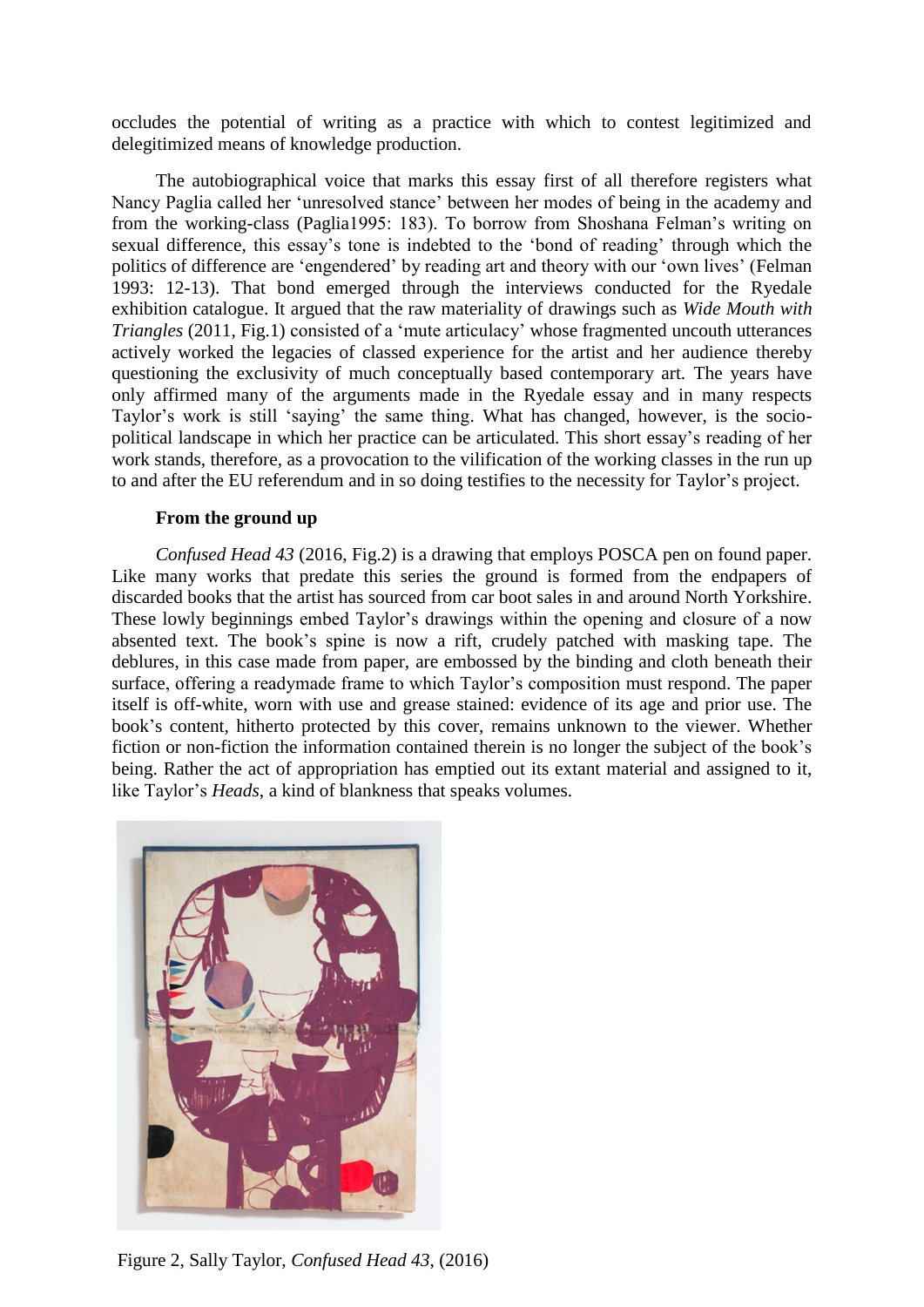This ground and its image embody the artist's preoccupation with drawing as a paradoxically immediate yet recalcitrant, non-textual, non-digital mode of communication. From the mid-1960s onwards the Poststructuralists argued that cultural texts possessed a labyrinthine character. Text was not, as had been supposed, merely a transparent vehicle for the ready consumption of ‗knowledge'. This offered artists one way to approach the enigmatic communication between artist, artwork, and viewer. Conceptualism revelled in this play of language; a play that was extended to the semiotics of the image. While ‗the meaning' of the image may have been unobtainable a multifarious play of meaning has been nonetheless legible. The privilege given to images, representation, and text throughout the era of Critical and Cultural theory sought to redress Modernism's bifurcation of art and life under the stewardship of critic Clement Greenberg (1909-1994); what Pierre Bourdieu censured in *Distinction* (1979) as the aesthetic of the 'pure gaze' versus the 'barbarous taste' of 'common people' (Bourdieu 2006: 30-32). Greenberg's bifurcation of culture, between kitsch ‗fit' for the 'peasants', and 'true art' for the intellectual elite, became a primary target for critical and cultural theorists working through the legacies of the Frankfurt School (Greenberg 1988: 12). Their interrogation of the place and production of art within and for society employed a language and gave birth to a set of practices whose impenetrability largely exceeded the codes of true art that they hoped to destabilise.

As the Warwick Report (2015) made clear, participation in the arts is on the decline. Cultural activities remain the province of middle class aesthetes and intellectuals who already possess the necessary wherewithal to decode their encounters. What this stream of highly technical intellectual consciousness has obscured, as Coole and Frost have recently argued, is attention to questions of materiality (Coole & Frost 2010: 3). Therefore, the privilege given to intellectual, representational encounters with art has ensured that culture comes from the top down rather than, to borrow from the British art critic, anarchist, and poet Herbert Read  $(1893-1968)$  'from the bottom upwards' (Read 1941: 54)

In his classic essay *To Hell with Culture* (1941), penned only two years after Greenberg's divisive and much more well-known ‗Avant-Garde and Kitsch' (1939), Read argued that there is a 'common assumption' that it is the responsibility of the individual to learn the 'language of that strange country' called art and so 'gradually lift himself on to the cultured level [but] such an assumption is fundamentally wrong, and fundamentally undemocratic' (Read 1941: 44-45). Authorities on art, he continues

Are right to assume that an impenetrable barrier exists between their culture and the worker: they are wrong to imagine that the worker has no cultural sensibility. The worker has as much latent sensibility as any human being, but that sensibility can only be awakened when meaning is restored to his daily work, and he is allowed to create his own culture (Read 1941: 46)

New York's rise to prominence as the centre of the art world and Critical and Cultural Theory's battle with Greenberg set his form of Modernism as *the* only form. As Michael Paraskos has argued what became marginalised and what Taylor's always immanent, but never realised, communication affirms is Read's more democratic brand of Modernism (Paraskos 2008).

#### **Material sensibility, difference and containment**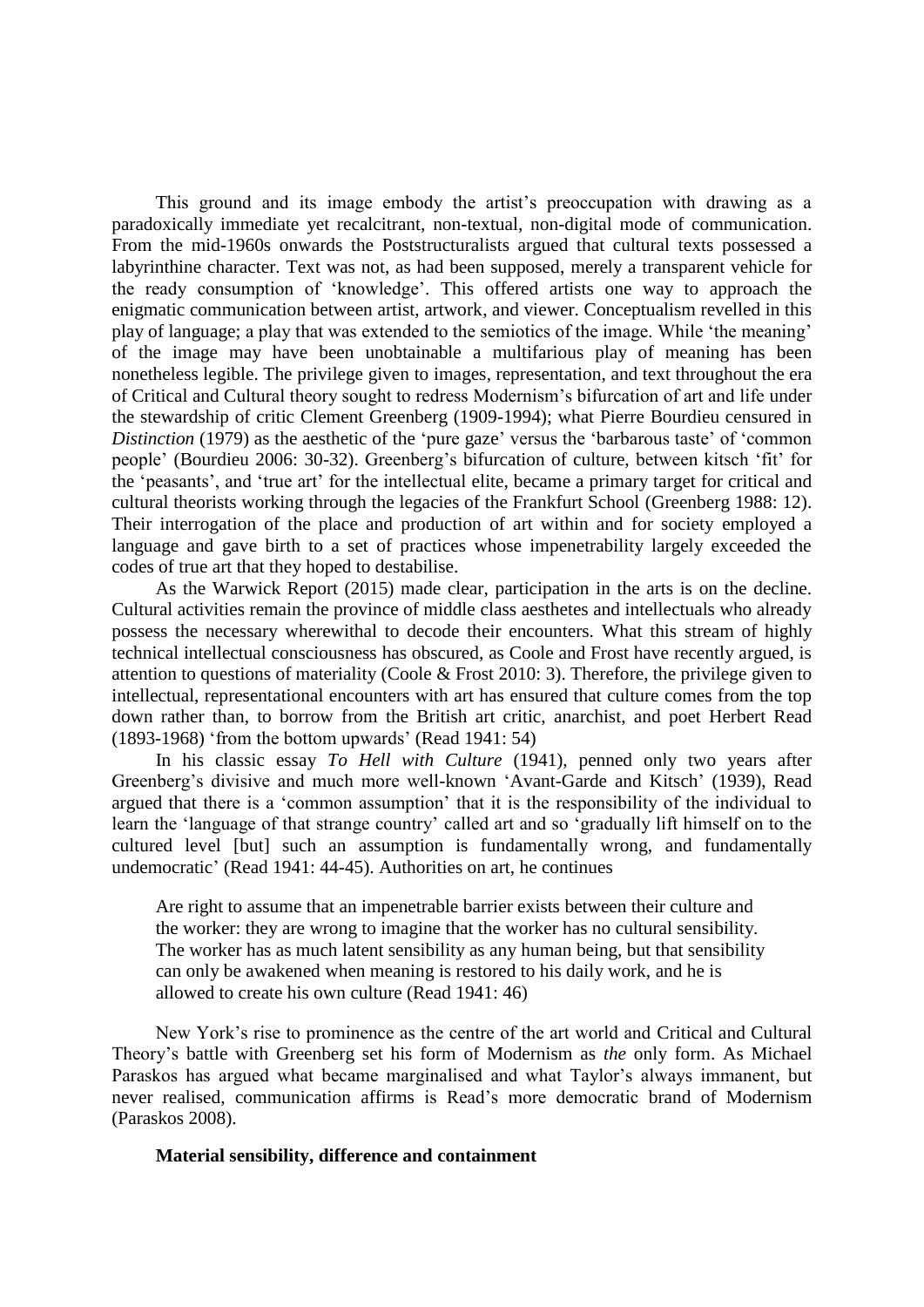Since its earliest beginnings Taylor's practice has rejected the 'clever' conceptualism and push towards representation that sanitised art of its material sensibility. Taylor's unruly practice resonates with what John Sumser identifies as the gap between the 'labor' and ‗exchange' theories of work. The working-class, including working-class intellectuals see work 'in terms of 'labor theory': that is the 'energy required to transform raw materials' (Sumser 1995: 299). In the age of ideas heralded by Postmodernism non-working-class people, he argues, see the world in increasingly less ‗concrete terms' because often their work often does not entail the transformation of raw materials (Sumser 1995). In this sense it could be said that via a bricolage of discipline specific action, aesthetic decision making, and representation, Taylor's works on paper mouth-off about the privileged status given to ‗cognitive' encounters with art. Common to her work and Read's is a fundamental commitment to retain our sensitivity to the physicality of being that characterises our childhood. In *To Hell with Culture*, Read draws on the writing of John Dewey and Jean Jacques Rousseau to argue that a good education cannot rely on 'book learning' alone but must be grounded in 'sensibility' (Read 1941: pp54-55).

Elementary education should teach children how to use their senses – how to see, to touch, to listen  $-$  it is far from easy to learn the full and exact use of these faculties. Then having learned how to use the senses, separately and conjointly, the child should learn how to apply knowledge: how to judge and compare the true reports which are rendered by the senses; how to construct things which give a true sensuous response and, finally, how to construct things which express his growing awareness of the world and its potentialities (Read 1941: pp55-56).

Taylor's working practice aims 'to avoid pre-meditation and ideology that could jeopardise the creative process' and with it the kind of physical sensuous engagement with the world and human experience that Read describes (Taylor 2011: 29). Taylor is thus part of a trend that has been identified in *Drawing Now*, constituting a shift towards the 'subjective nature of drawing' that possesses a 'characteristic awkwardness and a stubborn resistance to "conventional" subject matter and academic style — a leaning towards a conscious naivety, perhaps, and a denial of the signs of "good drawing"' (Tormey & Selby 2007: ix). Rather her practice enlists what Emma Dexter has named drawing's capacity to act as a space of 'alterity' from which to articulate 'dissent, desire, fear and disorder' (Dexter 2005: 9).

Taylor's wilful embrace of the wrong materials affect a vocabulary of line and surface that resists the autonomy and polish of ‗high art' to articulate dimensions of classed and gendered experience. The sensibility that infuses her heads and use of POSCA pens underscore a feminist politics that resolutely refuses to disavow the impact of motherhood on her work. Studio days may be ring-fenced out of necessity, but the day-to-day handling of materials in the company of children cannot help but impact upon an artist's practice. One such impact is Taylor's use of UNI POSCA pens which began when her first child was a toddler. Through the awkward inconsistent flow of the pen the images stutter into existence on the page.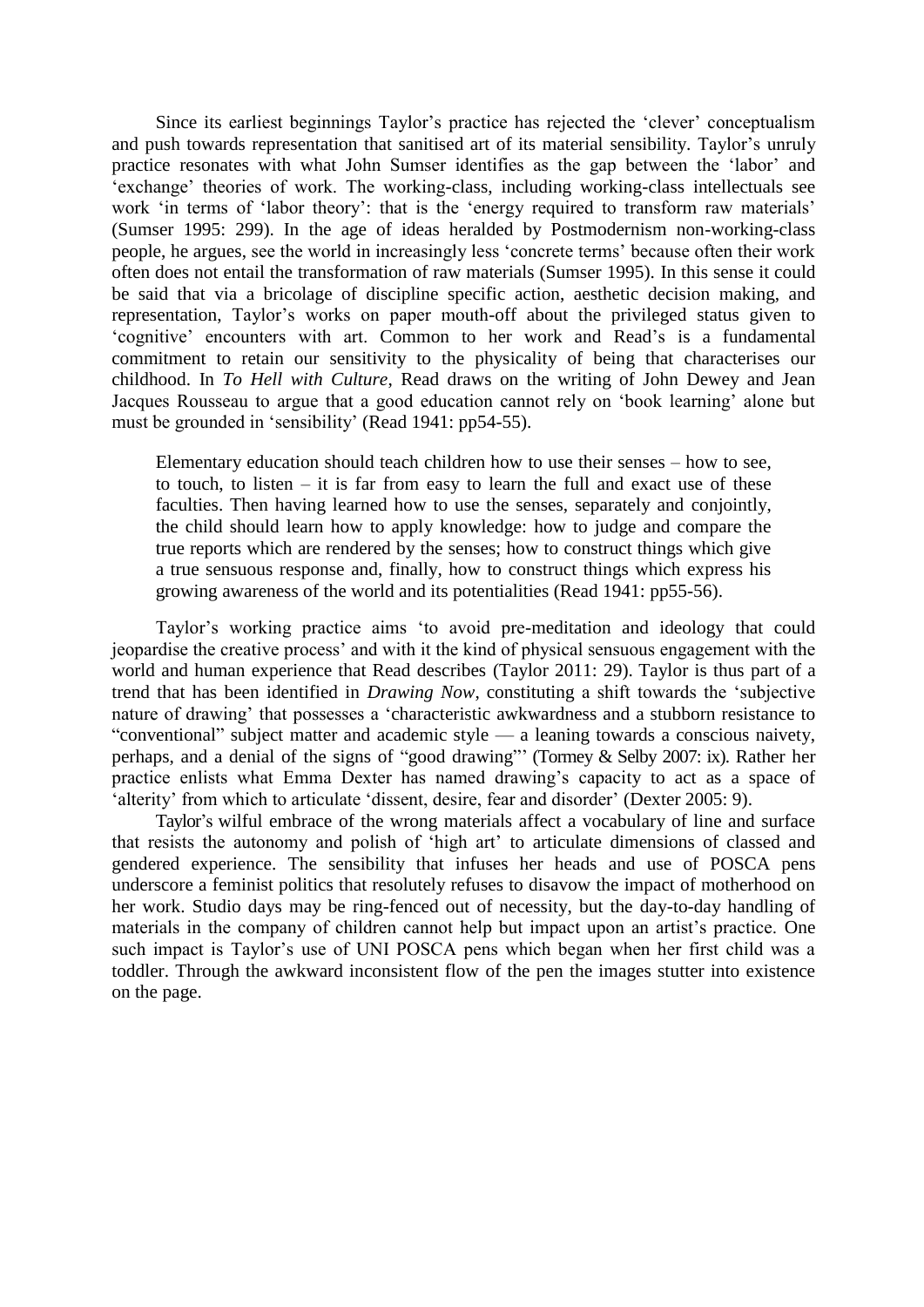

Figure 3: Sally Taylor*, Head 10*, (2015)

*Confused Head 43* has been drawn with a red pigment pen that UNI POSCA named ‗Red Wine'. Rather than the deep luscious red of a full glass, it resembles the residue of a glass now empty and is consequently of a flatter mauve hue. What characterises this and many other heads, such as *Head 10* (2015, Fig.3), is a fragile yet urgent sense of containment. In *Confused Head 43* the crown and left ear formed by the heavy mauve outline are placed adjacent to the impression of the binding. The right ear, however, traverses this impression, stopping short of the blue cloth in which the book is bound. Delineated within its skull are crowds of open, empty mouths: mouths made full by a succession of downward strokes of the pen and four 'troublesome' triangles (Taylor 2011: 9). Each element clamours for the viewer's attention, jostling or talking over its neighbours, straddling the blank chasm of the ground. What this and other drawings reveal is a state of internal variance; a lack of cohesion or connection between these voices that frame an otherwise vacant subject. This cacophonous assemblage of mauve voices appear poised on the point of speeches that are never delivered; an effect which is amplified ten-fold when the drawings are viewed as they were produced, together in Taylor's studio (Fig.4). Nevertheless this tumult is resolutely confined by the lines from which the heads are formed.

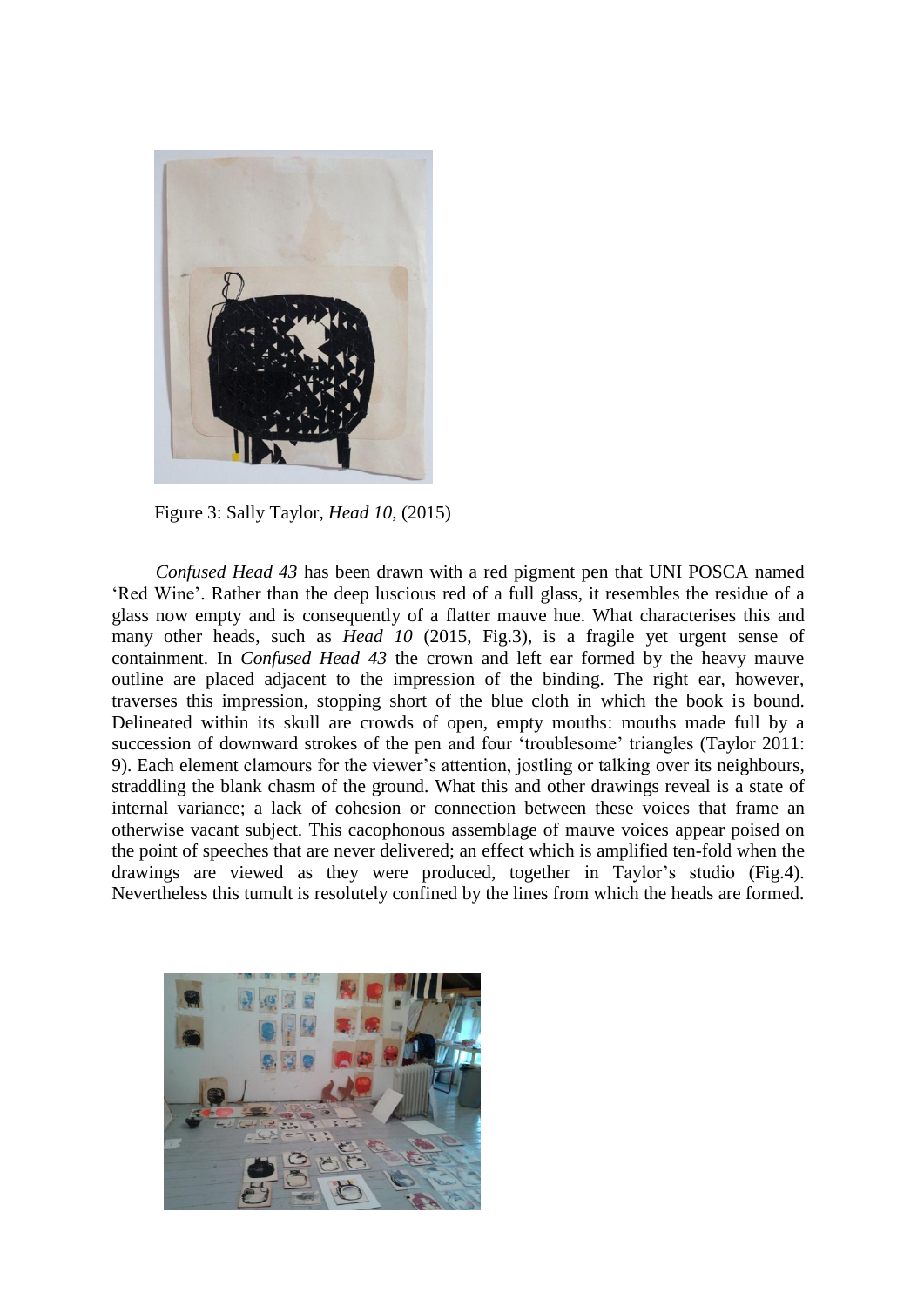I like to think that *Confused Head 43* is mulling over nothing other than the pronunciation of the word ‗mauve'. In the United Kingdom one of the most readily identifiable markers of class is speech: Received Pronunciation, characterised by round vowel sounds is synonymous with the educated, formal speech of the middle classes while regional accents earmarked by flat vowels and dropped 'Hs' are indicative of the working-class and often the economic divide between the poorer North and more prosperous South of England. As Simon Garfield notes in the South of England it is 'moave' but in the North it is commonly 'morv' (Garfield, London, 2001) or 'moarve'; is one way right and the other wrong? Taylor, she tells me, would say 'mory.' I on the other hand, hear 'moave' every time I re-read this text, having watched *Withnail and I* (1985) too many times in my youth. Try as I might, I cannot expunge the image of a menacing Richard Griffiths' whispering to Richard E. Grant in hushed tones 'he's so mauve we don't know what he's planning'. This cultural reference has been in and out of this essay like a yoyo. Its playfulness feels inappropriate. It does not accord with the kind seriousness demanded by exhibition text whose job it is to advocate an artist's practice and assure the reader that the author knows what she is talking about. If this essay is to hold good to its purpose and the rationale of Taylor's practice, however, such acts of self-censorship should be revealed. For they act as a performative index of the class-born fear of saying, as Taylor puts it, the ‗wrong thing'.

It hardly seems credible that an analysis of art practice in 2016 remains indebted to arguments made twenty years ago, which sought to reveal the hitherto marginalised experience of working class subjects in the academy. That is exactly the case, however. In 1996 the journal *Feminism and Psychoanalysis* featured a special issue about social class edited by Valerie Walkerdine. In the article 'Masks of Middle-Class Belonging: Speaking of the Silent, Working-Class Past', American scholar Jane M. Ussher tells the reader that most working-class intellectuals 'feel silenced' by the sense of displacement that casts them as ‗outsiders' in the academy where ‗middle class values, status and privilege are taken for granted norms' (Ussher 1996: 463). Ussher argues that those scholars who have always known such 'privilege', whose belonging in the academic environment is signified by their speech, modes of address, 'dress and codes of conduct' do not need to acknowledge it (Ussher 1996: 463). Instead their experience has become a universally accepted, although unacknowledged, norm to which others must conform. As Ussher states

Those in transit, who have left working class roots and destinies behind, yet who can never feel completely at home in the comfortable middle class world they have been educated into, *wear a mask*. To speak of what is behind the mask – the shame, guilt, anger, anxiety; the agony of being frozen in a never-ending limbo between one class and another; the knowledge of never belonging of always being an impostor – would be to risk all. (Ussher 1996: 463)

I think that ‗risking all' is precisely what Taylor's practice does. It repeatedly affirms the difference of social class by unveiling the daily containment of an anxiety of ignorance. It is here that the work is at once mute and articulate, proffering a kind of simultaneously raucous yet silent babble that refuses assimilation and bespeaks something of the uncertainty of belonging, (not) knowing, (un)thinking and saying that, to both of us, is an inexorable part of being working-class in cultural environments.

#### **'Blockheadism' and 'balderdash'**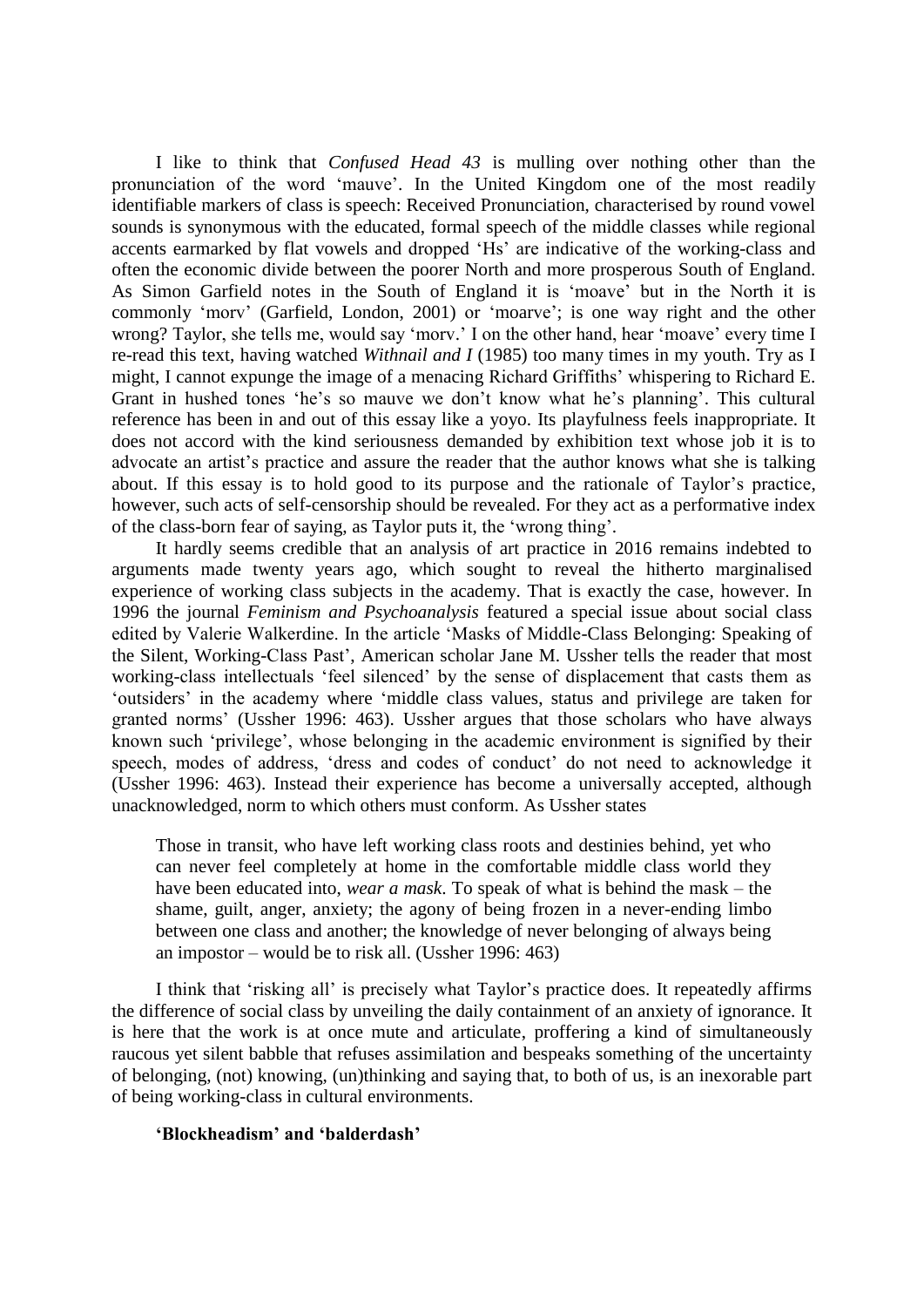Over the past five years Taylor and I have often and bemoaned the way that social class seemed to have slipped off the radar of the artistic and museal contexts in which we worked. That was until the spring of 2016 when the question of class, or more particularly workingclass culture, re-entered public discourse in a way I have not seen since the Miner's Strike of 1984-85. The catalyst for this debate had been the EU referendum. The working-class were once again grouped into the contemptible 'masses' characterised throughout 'English thought', as Raymond Williams observed, by "blockheadism, gullibility, bribeability, amenability to beer and balderdash"' (Williams 1985: 95). The reason for this recent wave of criticism had been their support for the ‗Vote Leave' campaign. As Lisa Mckenzie, Research Fellow at the London School of Economics, argued in *The Guardian* on 15<sup>th</sup> June 'in the last few weeks of the campaign the rhetoric has ramped up and the blame game started' (McKenzie 2016). She continued,

If we leave the EU it will be the fault of the "stupid", "ignorant", and "racist" working class. Whenever working-class people have tried to talk about the effects of immigration on their lives, shouting "backward" and "racist" has become a middle-class pastime (McKenzie 2016).

It now feels, therefore, that to acknowledge working-class beginnings (in my case in Barnsley, South Yorkshire where 83,958 ballots cast out of 122,909 voted 'Leave') is to take a greater risk (Electoral Commission 2016). Taken in this light, the sense of containment exhibited by Taylor's work may well function not as a preservation of the subject against the judgements of the merciless world but the other way around. In some minds, but hopefully not all, it raises the possibility that the absence of a sense of belonging is indicative of working class isolationism and that saying the wrong thing, or nothing at all, truly is a symptom of ignorance. Taylor's practice and this text think differently, however. For in continuing to articulate our practices as makers, thinkers, and crucially educators as an ongoing negotiation of working-class subjectivity we direct our energy to the 'chasm of inequality in the UK and the monsters of a deeply divided and unfair society' that the referendum result revealed (McKenzie 2016).

#### **Responsibility: drawing the human and social class together**

In 1998 sociologist Zygmunt Bauman observed that the proliferation of the term ‗underclass', which cast the non-working poor of post-industrialism as layabouts sponging off the Welfare State, had linked 'poverty with criminality'. This strategy, he argued, ‗banished the poor from the universe of moral obligations'. He goes on to say:

The substance of morality is the impulse of responsibility for the integrity and well–being of other people who are weak, unfortunate and suffering; criminalization of poverty tends to extinguish and argue away that impulse (Bauman 1998: 77).

As Bauman argues public policy has been more engaged in 'defending the right and proper lives of decent people' from the 'assaults plotted in the mean streets, ghettos and nogo areas' rather than 'defending the poor against the cruelty of their fate' (Bauman 1998:78). In 2016 it has been the issues surrounding immigration that compounded the lack of empathy and moral responsibility felt towards the working-classes; adding racism to the charges of criminality and general dunderheadness. That racism exists is not in question. What should be in question are the means by which the fears and privations of some of society's most vulnerable people are ideologically instrumentalised to achieve economic and political ends.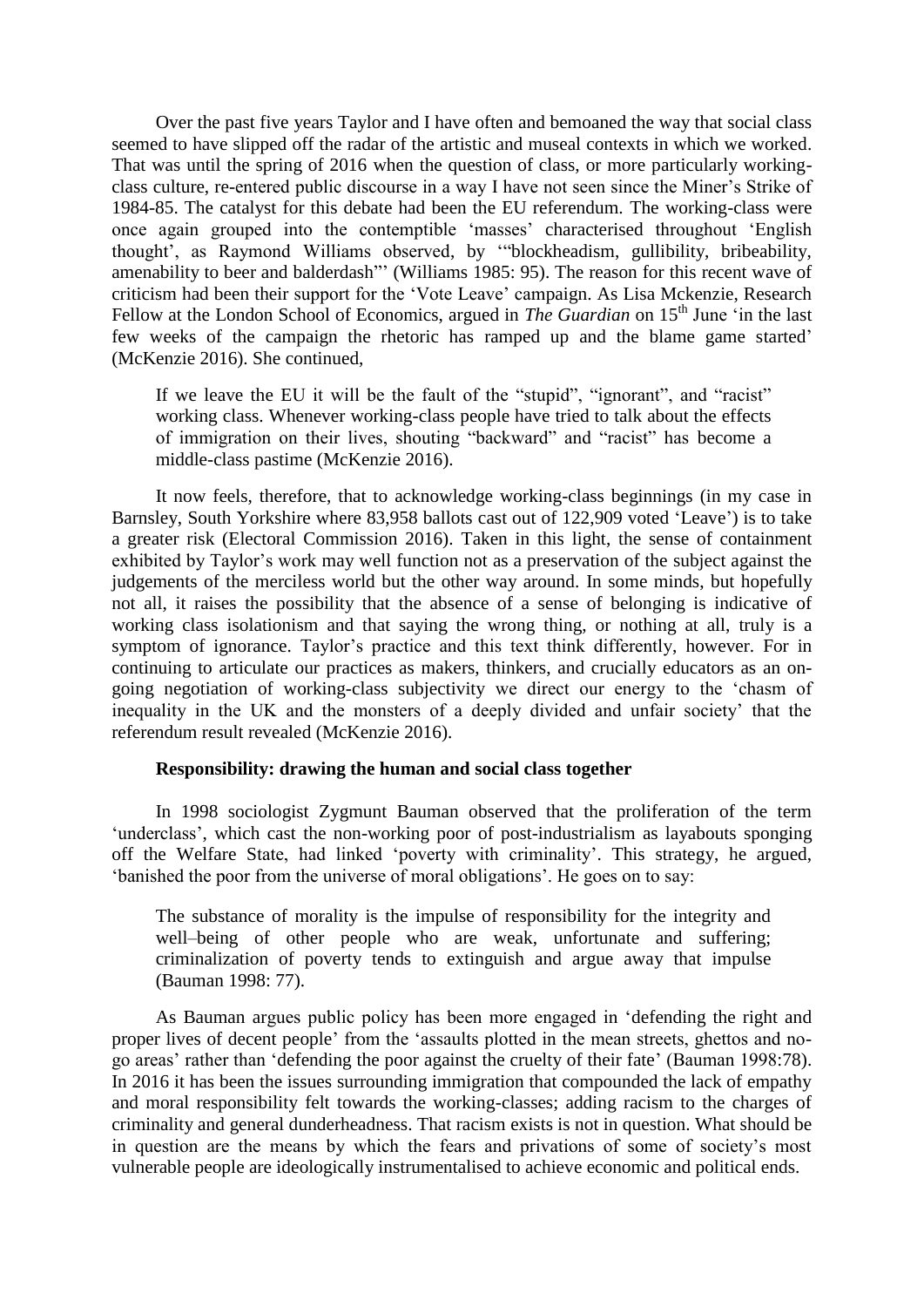Since its resurgence in the early 1990s drawing has come to inhabit a central rather than a peripheral role within contemporary art. In many respects the strength of that position is an affirmation of what Christian Rattemeyer described in 2013 as the 'ubiquity' of the medium (Rattemeyer 2016: 10) or, as Emma Dexter put it in 2005, that ‗to draw is to be human' (Dexter 2005: 8). Drawing has been credited with a sensuous materiality that has the capacity to tap and articulate the shared nature of human experience, rendering it a powerful tool for social engagement in the arts. Taylor's repeated affirmation of this potentiality, its 'life force', through her choice of subject matter is a call to responsibility. Her heads ask the viewer to think both in and beyond the gallery about how drawing might intervene in the dehumanisation of this particular cultural other. Taylor's heads *are* speaking, are you listening?

#### **Word Count 3532**

#### **References**

Bauman, Z. (1998), *Work, Consumerism and the New Poor,* Open University Press, London.

Bourdieu, P. (2006 [1979]), *Distinction: A Social Critique of the Judgement of Taste*, Routledge, London.

Bryson, N. (2010), "A Walk for a Walk"s Sake' in Butler, C. H., and Zegher, C. de, eds., *On Line: Drawing through the twentieth century*, MoMA, New York.

Coole, D. and Frost, S. (2010), *New Materialism: Ontology, Agency and Politics*, Duke University Press, Durham and London.

Dexter, E. (2005), *Vitamin D: New Perspectives in Drawing,* Phaidon, London.

Electoral Commission, (2016), *EU Referendum Results* 

http://www.electoralcommission.org.uk/find-information-by-subject/elections-andreferendums/past-elections-and-referendums/eu-referendum/electorate-and-count-information Accessed Sunday 27 November 2016.

Felman, S. (1993) *What Does A Woman Want? Reading and Sexual Difference,* John Hopkins, Baltimore.

Garfield, S. (2001), *Mauve: How one man invented a colour that changed the world*, Faber and Faber, London.

Greenberg, C. (1988), *The Collected Essays and Criticism, Volume 1: perceptions and Judgments, 1939-1944*, University of Chicago.

McKenzie, L. (2016) 'Brexit is the only way the working class can change anything' [https://www.theguardian.com/commentisfree/2016/jun/15/brexit-working-class-sick-racist](https://www.theguardian.com/commentisfree/2016/jun/15/brexit-working-class-sick-racist-eu-referendum)[eu-referendum](https://www.theguardian.com/commentisfree/2016/jun/15/brexit-working-class-sick-racist-eu-referendum) Accessed Sunday 27 November 2016.

Lapaglia, N. (1995) ‗Working-Class Women as Academics: Seeing in Two Directions, Awkwardly,' in C. L. Barney Dews and Caroly Leste Law eds., *This Fine Place So Far From Home: Voices of Academics from the Working Class*, Temple University Press, Philadelphia.